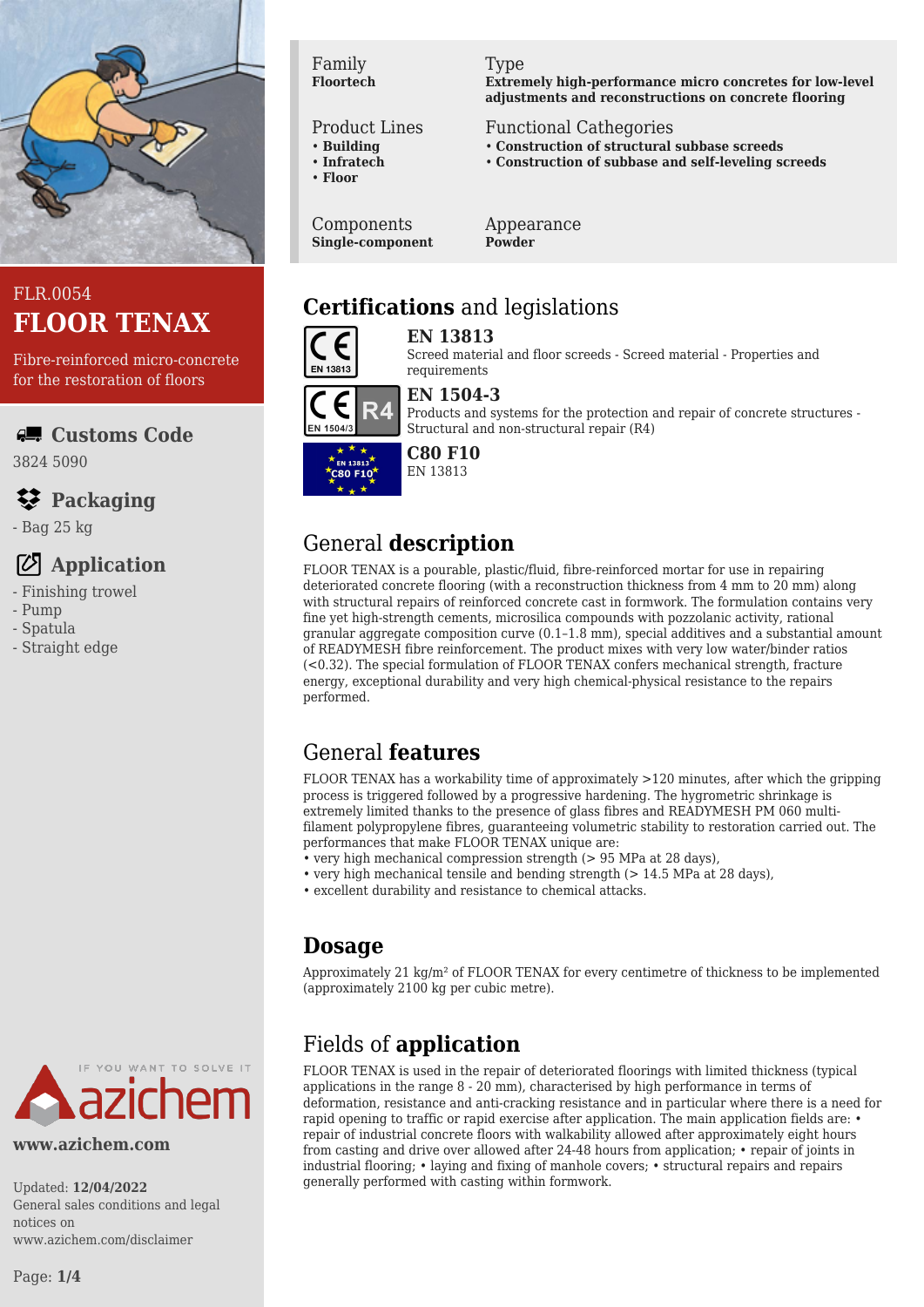## Basic **features**

 $\leftarrow\rightarrow$  Max. recommended thickness: *20 mm*



{

Temperature of use: *+5 / +30 °C*

 $\rightarrow$ I $\leftarrow$  Min. recommended thickness: *8 mm*



**a** Shelf-life: *12 months*



Available **colours** Gray

# **Technical** specifications

| Resistenza a compressione dopo 24 ore (UNI EN 1015-11): $>$ 35 N/mm <sup>2</sup>       |  |
|----------------------------------------------------------------------------------------|--|
| Bonding force (UNI EN 1015-12): $> 2.5$ N/mm <sup>2</sup>                              |  |
| Breaking load longitudinal: 4 MPa                                                      |  |
| Capillary absorption (UNI EN 13057): $0.38 \text{ kg} \cdot \text{h}^0 0.5/\text{m}^2$ |  |
| Compressive strength after 12 hours (UNI EN 1015-11): 8 N/mm <sup>2</sup>              |  |
| Compressive strength after 28 days (UNI EN 1015-11): $> 95$ N/mm <sup>2</sup>          |  |
| Density (UNI EN 1015-6): 2250 kg/m <sup>3</sup>                                        |  |
| Flexural strength (UNI EN 1015-11): $> 14.5$ N/mm <sup>2</sup>                         |  |
| <i>Setting time:</i> 3 h                                                               |  |
| Static elastic modulus (EN 13412): 35000 N/mm <sup>2</sup>                             |  |
| Wear resistance (UNI EN 13892-3): $0.8 \text{ cm}^3$ /50cm <sup>2</sup>                |  |

### Tools **cleansing Applicable** on

• Water • Concrete • Concrete • Concrete • Concrete • Concrete • Concrete • Concrete • Concrete • Concrete • Concrete • Concrete •  $\sim$  Concrete • Concrete •  $\sim$  Concrete •  $\sim$  Concrete •  $\sim$  Concrete •  $\sim$  Concrete •

• Bricks

## Substrate **preparation**

Application surfaces must be clean, free of dust, contamination, crumbling, inconsistencies, etc., and adequately saturated-surface-dry with water.



**www.azichem.com**

Updated: **12/04/2022** General sales conditions and legal notices on www.azichem.com/disclaimer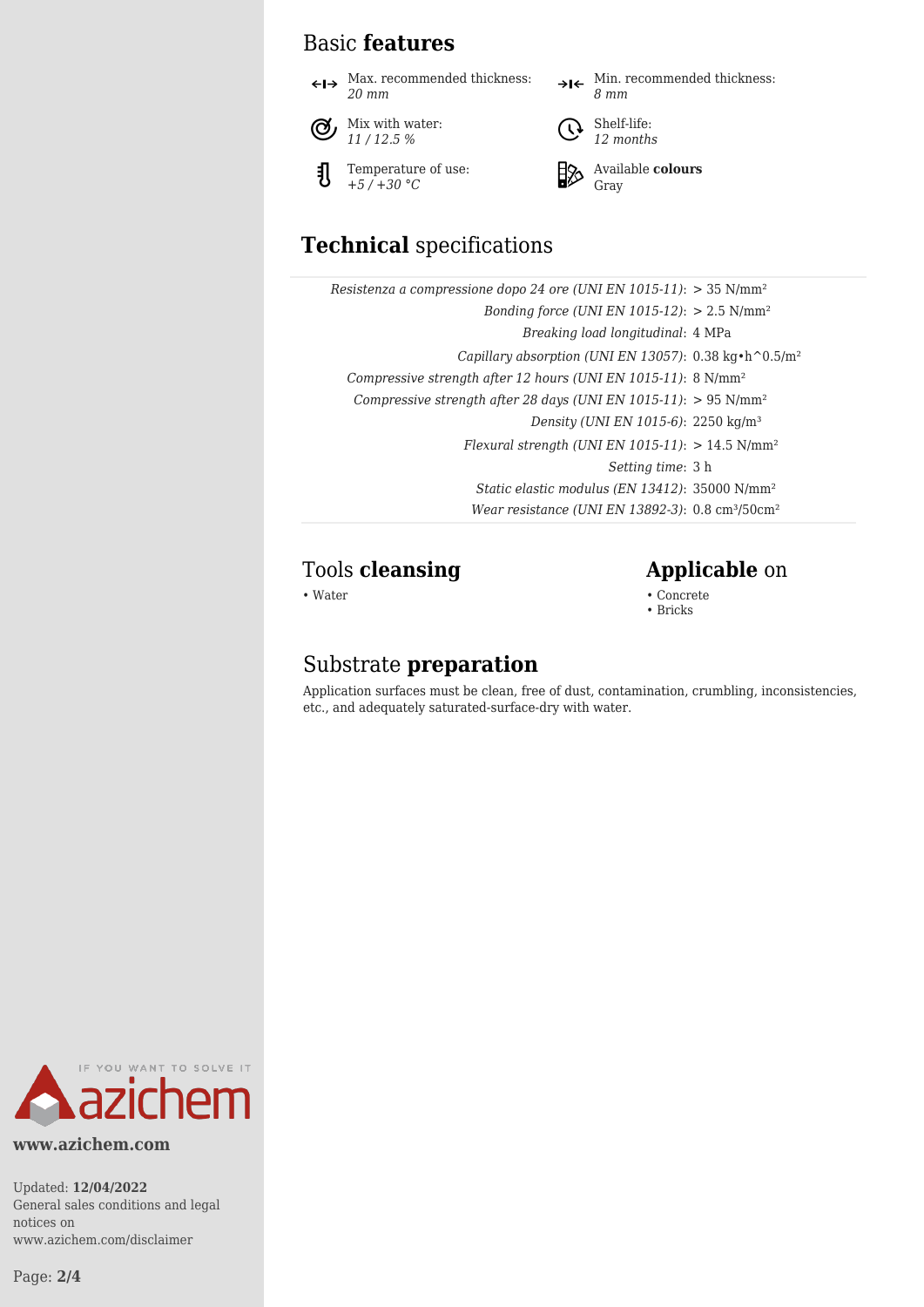### **Instructions** for use

• The support must be prepared by mechanical scarification or hydro-scarification for a depth of not less than 8 mm. The scarification of the support is an absolutely necessary operation to ensure sufficient grip of the coating applied. In the case of localized patches or repairs, cut the contours at right angles with an angle grinder.

• The support must not have traces of oils, greases, detergents.

• The support must be in good condition, clean, course, without crumbling parts or dust (suction of all dust and debris with an adequately equipped vacuum system). Wash the surface with pressurized water. Saturate the support with water before applying and eliminate any excess water on the surface.

• Application temperature: 5°C to 35°C.

• We strongly recommend the use of a vertical axis mixer with planetary or double horizontal helical movement, for optimal performance of site operations.

• MIXING: The powder is mixed with potable water in the measure of 11% - 12%, referred to the total weight of the mortar (about 2.75 lt per 25 kg bag) creating a homogeneous mixture. Mixing time: approximately 4 minutes with high-efficiency mixer.

• In the case of large thicknesses (e.g.: manhole repairs) use compaction with a vibrating needle or tamp it down in a very intense way.

• Level the surface with a vibrating screed on the prepared templates.

• The surface must be protected after application by polyethylene sheets or anti-evaporation treatments. The latter should be sprayed on the freshly cast and restored surface (provide anti-evaporation treatments only if no other protective or aesthetic-protective applications are planned above: contact our technical service for advice on the most indicated surface protection methods and on the type of product that can be used as a curing compound). In the case of thicknesses exceeding 20 mm, FLOOR TENAX must be laid out, supported and floated on a suitable sub-base only with appropriate measures to ensure the structural adhesion and anchoring to the support itself. The methods of anchorage suggested include: laying with a special epoxy resin for structural construction joints (SYNTECH RGS or SYNTECH PAVISHEER); or positioning a galvanized steel net with 5x5 cm mesh and 2 mm wire, which is spaced from the support plane of half the expected thickness of FLOOR TENAX and anchored to the same by "L"-shaped connectors fixed in holes resinated with SYNTECH PROFIX or fixed by nailing with "nail guns".

Provide a cover with wet TNT and waterproof sheet as soon as the surfaces are walkable.

### **Storage** and preservation

Store the product in its original packing, in a fresh and dry environment, avoiding frost and direct sunlight. Inadequate storage of the product may result in a loss of rheological performance. Protect from humidity.





**www.azichem.com**

Updated: **12/04/2022** General sales conditions and legal notices on www.azichem.com/disclaimer